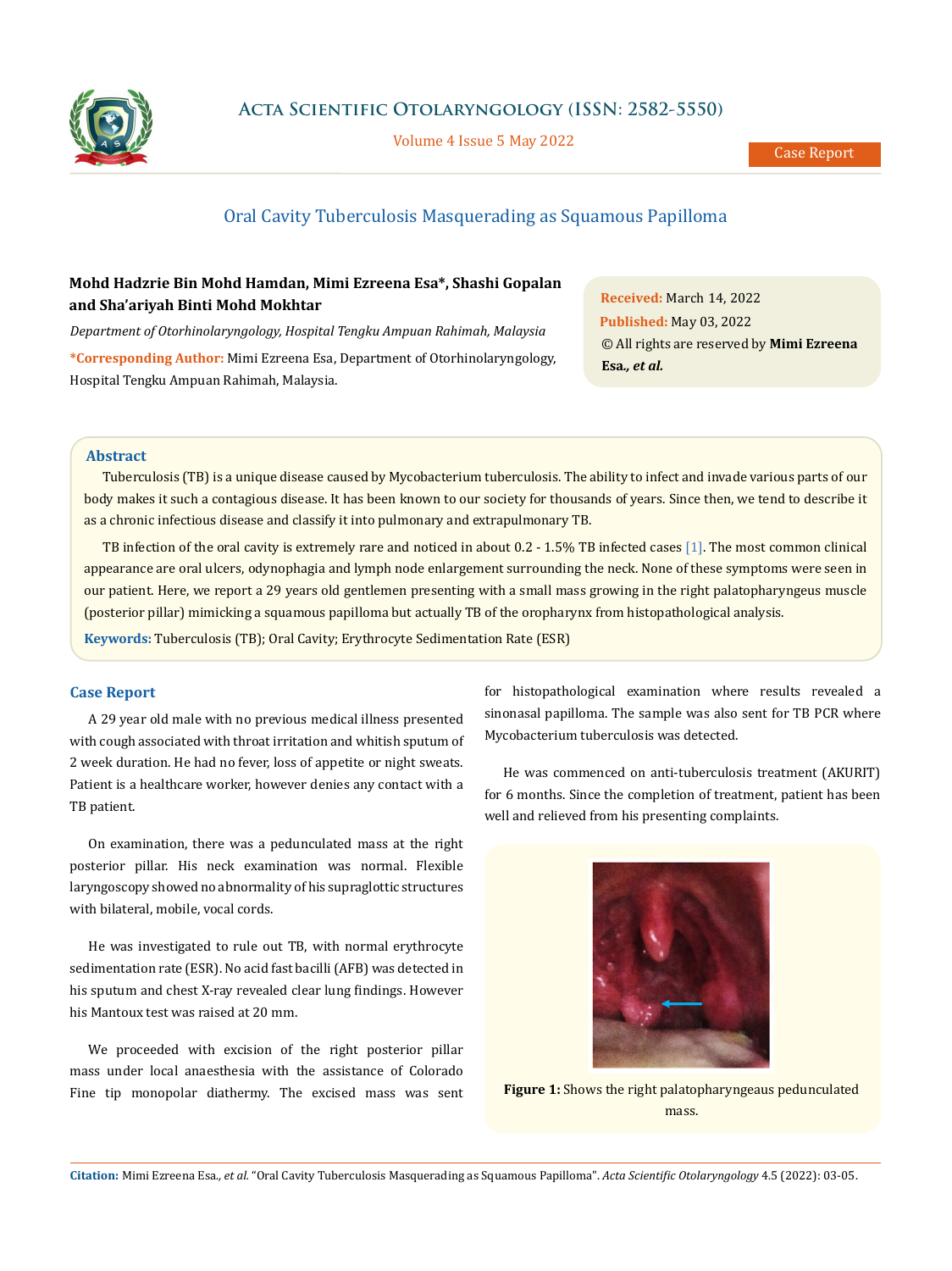

**Figure 2:** Right palatopharyngeus mass post excision and cauterization.

## **Discussion and Conclusion**

Tuberculosis (TB) is an example of a chronic granulomatous systemic infection, which may affect any part of the body, including the oral cavity. Oral Tuberculosis lesions are relatively rare and pose a dilemma in diagnosis among clinicians. Oral Tuberculosis is an uncommon form of extrapulmonary TB. They are many form of oral TB presence. The most common is chronic unhealed oral ulcers [2]. However, mass arising from the posterior pillar is extremely far uncommon as we reported in this case.

Primary lesion begins when the Tuberculosis Bacilli are directly inoculated into the oral tissue of a person who has no acquired immunity to the disease. It is also suggested that entry of organism into the mucosal tissue could occur through a small break in the surface such as chronic ulcers  $[3]$ . The pathophysiology of primary inoculation into oral mucosa is not clearly proven scientifically and well understood.

Naturally, an intact mucosa provides good barriers to prevent direct invasion by bacilli. Saliva which has antibacterial properties, enzymes and tissue antibodies are part of natural "soldiers" acting as stronghold to prevent bacterial penetration. However, any break or loss of its natural barriers as a result of local trauma, chronic inflammation or poor oral hygiene may open the door for bacterial invasion into oral mucosa [4]. As reported by Ito., *et al*. that person who consume unpasteurized milk which has bovine tubercle bacilli can get oral TB in poor socio-economic environments [3].

Meanwhile, secondary infection is a consequence of either haematogenous or lymphatic spread. It usually coexists with pulmonary TB infection. TB may be transmitted via aerosolized droplets which may enter the lungs. Direct invasion into lung parenchymal can cause lung parenchymatous lesion such as lung abscess. After healing, bacilli may remain dormant for many years and may reactivate back as opportunistic infection causing secondary TB infection. The current case demonstrated a primary type of infection as the patient was free from Pulmonary Tuberculosis [5].

Oral TB may occur at any mucosal site. The most common sites reported are the tongue, labial mucosal, hard palate, gingivae followed by buccal mucosa. Tonsils, uvula and salivary gland may also be involved. Diagnosing the disease is very difficult and often appears as other clinical conditions. The common differential diagnosis for oral TB lesions includes recurrent aphthous oral ulcers, traumatic ulcerations, syphilis, deep fungal infection or potential malignant lesions such as lymphoma and oral squamous cell carcinoma (SCC)  $[6]$ . In addition, the existence of granulomas on histological findings leads to consideration of granulomatous diseases like TB, sarcoidosis and cryptococcosis. The presence of acid-fast bacilli can confirm the diagnosis of TB. However, only a small percentage showed stain positive, approximately 8% [7]. To overcome this, we should proceed with TB culture on the Lowenstein-Jensen medium.

The treatment modalities for oral TB is the same as for pulmonary TB. It consists of 6 months of oral anti-TB medications [8] and needs close monitoring to observe any side effects of oral anti-TB initiation. All TB cases, either extra-pulmonary or pulmonary TB, need to be notified to authorities to allow necessary documentation and contact tracing to be done if required. It is the legal responsibility of all medical personnel in Malaysia to record data and inform the authorities.

This case aims to yield some shine on the clinical course of the disease and its varied presentations. As ENT surgeons, it is obligatory to recognise such presentations for prompt diagnosis and making an effective treatment plan. Oral cavity Tuberculosis should be appraised as a potential differential diagnosis of oral mass lesion.

 $04$